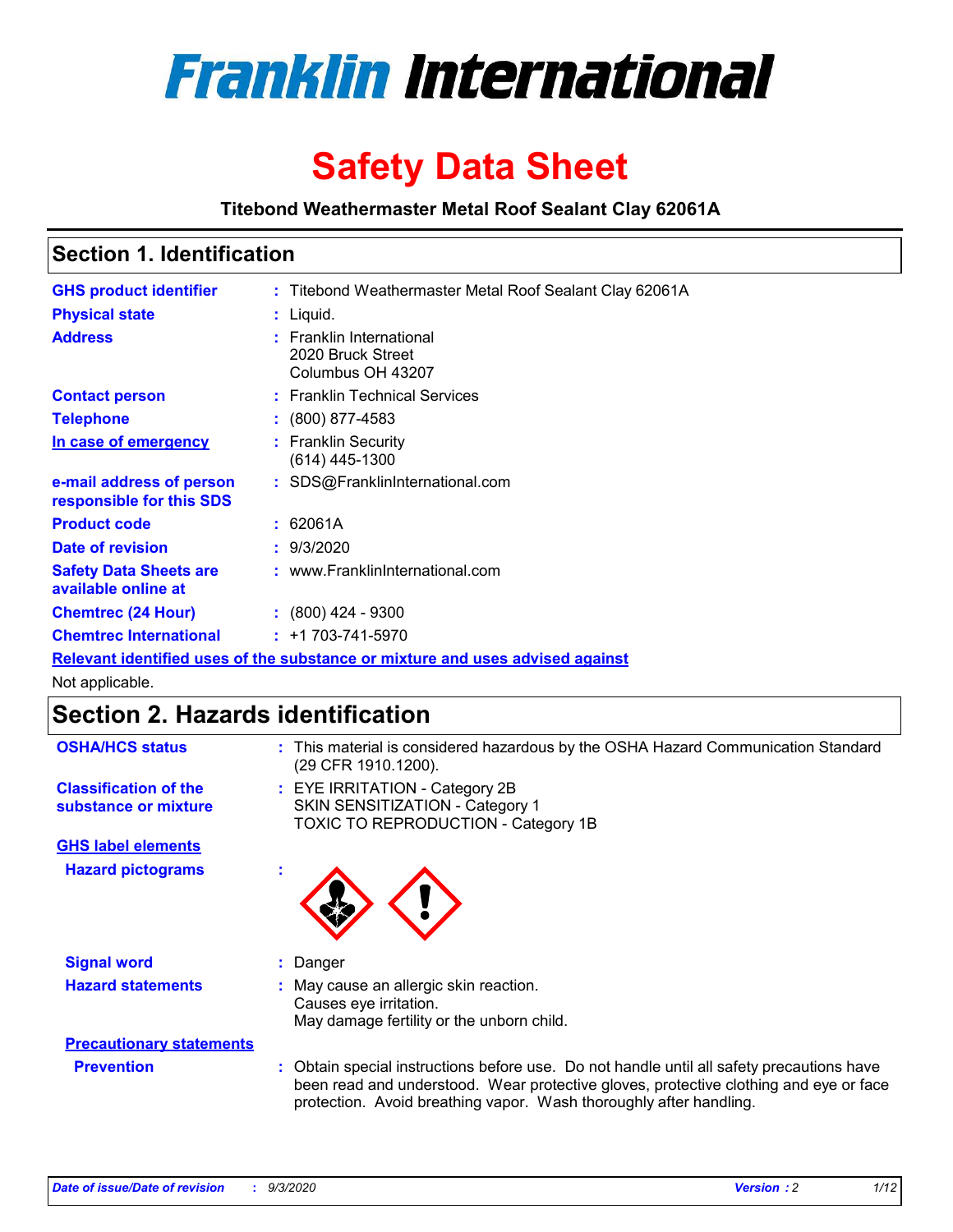### **Section 2. Hazards identification**

| <b>Response</b>                            | : IF exposed or concerned: Get medical advice or attention. Wash contaminated clothing<br>before reuse. IF ON SKIN: Wash with plenty of water. IF IN EYES: Rinse cautiously<br>with water for several minutes. Remove contact lenses, if present and easy to do.<br>Continue rinsing. If eye irritation persists: Get medical advice or attention. |
|--------------------------------------------|----------------------------------------------------------------------------------------------------------------------------------------------------------------------------------------------------------------------------------------------------------------------------------------------------------------------------------------------------|
| <b>Storage</b>                             | : Store locked up.                                                                                                                                                                                                                                                                                                                                 |
| <b>Disposal</b>                            | : Dispose of contents and container in accordance with all local, regional, national and<br>international regulations.                                                                                                                                                                                                                             |
| <b>Hazards not otherwise</b><br>classified | : Product generates methanol during cure.                                                                                                                                                                                                                                                                                                          |

## **Section 3. Composition/information on ingredients**

| <b>Substance/mixture</b> |  | : Mixture |
|--------------------------|--|-----------|
|--------------------------|--|-----------|

| <b>Ingredient name</b>       | $\frac{9}{6}$ | <b>CAS number</b> |
|------------------------------|---------------|-------------------|
| 3-aminopropyltriethoxysilane | ≤3            | 919-30-2          |
| Dibutyltin dilaurate         | ∣≤0.3         | 77-58-7           |

Any concentration shown as a range is to protect confidentiality or is due to batch variation.

**There are no additional ingredients present which, within the current knowledge of the supplier and in the concentrations applicable, are classified as hazardous to health or the environment and hence require reporting in this section.**

**Occupational exposure limits, if available, are listed in Section 8.**

### **Section 4. First aid measures**

| <b>Description of necessary first aid measures</b> |                                                                                                                                                                                                                                                                                                                                                                                                                                                                                                                                                                                                                                                                                                                                                                           |
|----------------------------------------------------|---------------------------------------------------------------------------------------------------------------------------------------------------------------------------------------------------------------------------------------------------------------------------------------------------------------------------------------------------------------------------------------------------------------------------------------------------------------------------------------------------------------------------------------------------------------------------------------------------------------------------------------------------------------------------------------------------------------------------------------------------------------------------|
| <b>Eye contact</b>                                 | : Immediately flush eyes with plenty of water, occasionally lifting the upper and lower<br>eyelids. Check for and remove any contact lenses. Continue to rinse for at least 10<br>minutes. If irritation persists, get medical attention.                                                                                                                                                                                                                                                                                                                                                                                                                                                                                                                                 |
| <b>Inhalation</b>                                  | : Remove victim to fresh air and keep at rest in a position comfortable for breathing. If<br>not breathing, if breathing is irregular or if respiratory arrest occurs, provide artificial<br>respiration or oxygen by trained personnel. It may be dangerous to the person providing<br>aid to give mouth-to-mouth resuscitation. Get medical attention. If unconscious, place<br>in recovery position and get medical attention immediately. Maintain an open airway.<br>Loosen tight clothing such as a collar, tie, belt or waistband. In case of inhalation of<br>decomposition products in a fire, symptoms may be delayed. The exposed person may<br>need to be kept under medical surveillance for 48 hours.                                                       |
| <b>Skin contact</b>                                | : Wash with plenty of soap and water. Remove contaminated clothing and shoes. Wash<br>contaminated clothing thoroughly with water before removing it, or wear gloves.<br>Continue to rinse for at least 10 minutes. Get medical attention. In the event of any<br>complaints or symptoms, avoid further exposure. Wash clothing before reuse. Clean<br>shoes thoroughly before reuse.                                                                                                                                                                                                                                                                                                                                                                                     |
| <b>Ingestion</b>                                   | : Wash out mouth with water. Remove dentures if any. Remove victim to fresh air and<br>keep at rest in a position comfortable for breathing. If material has been swallowed and<br>the exposed person is conscious, give small quantities of water to drink. Stop if the<br>exposed person feels sick as vomiting may be dangerous. Do not induce vomiting<br>unless directed to do so by medical personnel. If vomiting occurs, the head should be<br>kept low so that vomit does not enter the lungs. Get medical attention. Never give<br>anything by mouth to an unconscious person. If unconscious, place in recovery position<br>and get medical attention immediately. Maintain an open airway. Loosen tight clothing<br>such as a collar, tie, belt or waistband. |
| Most important symptoms/effects, acute and delayed |                                                                                                                                                                                                                                                                                                                                                                                                                                                                                                                                                                                                                                                                                                                                                                           |
| <b>Potential acute health effects</b>              |                                                                                                                                                                                                                                                                                                                                                                                                                                                                                                                                                                                                                                                                                                                                                                           |
| Eye contact                                        | : May cause eye irritation.                                                                                                                                                                                                                                                                                                                                                                                                                                                                                                                                                                                                                                                                                                                                               |
| <b>Inhalation</b>                                  | : No known significant effects or critical hazards.                                                                                                                                                                                                                                                                                                                                                                                                                                                                                                                                                                                                                                                                                                                       |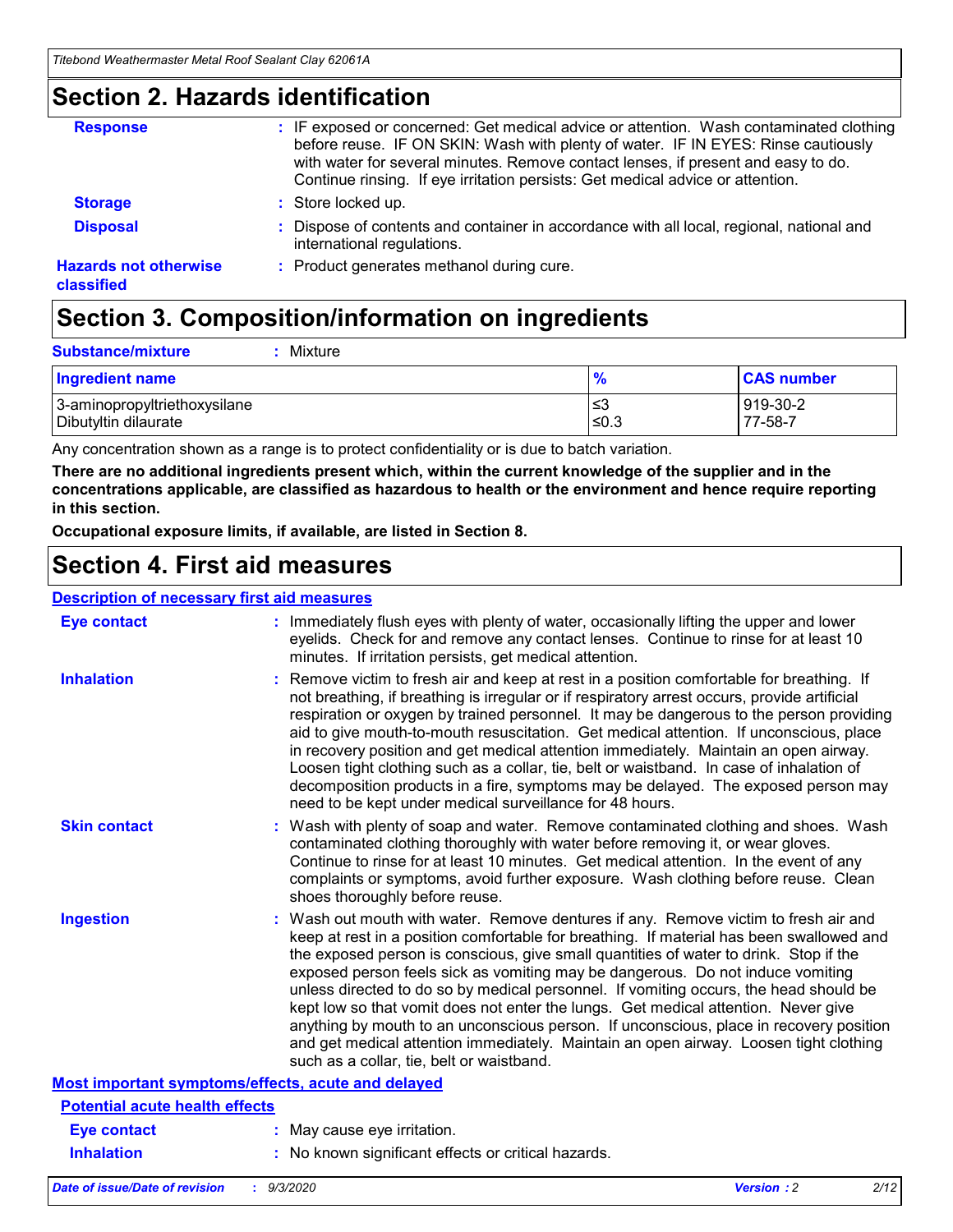| l itebond Weathermaster Metal Roof Sealant Clay 62061A<br><b>Section 4. First aid measures</b> |                                                                                                                                                                                                                                                                                                                                                                                                               |
|------------------------------------------------------------------------------------------------|---------------------------------------------------------------------------------------------------------------------------------------------------------------------------------------------------------------------------------------------------------------------------------------------------------------------------------------------------------------------------------------------------------------|
| <b>Skin contact</b>                                                                            | : May cause skin irritation.                                                                                                                                                                                                                                                                                                                                                                                  |
| <b>Ingestion</b>                                                                               | : No known significant effects or critical hazards.                                                                                                                                                                                                                                                                                                                                                           |
| <b>Over-exposure signs/symptoms</b>                                                            |                                                                                                                                                                                                                                                                                                                                                                                                               |
| <b>Eye contact</b>                                                                             | : Adverse symptoms may include the following:<br>irritation<br>watering<br>redness                                                                                                                                                                                                                                                                                                                            |
| <b>Inhalation</b>                                                                              | : Adverse symptoms may include the following:<br>reduced fetal weight<br>increase in fetal deaths<br>skeletal malformations                                                                                                                                                                                                                                                                                   |
| <b>Skin contact</b>                                                                            | Adverse symptoms may include the following:<br>irritation<br>redness<br>reduced fetal weight<br>increase in fetal deaths<br>skeletal malformations                                                                                                                                                                                                                                                            |
| <b>Ingestion</b>                                                                               | : Adverse symptoms may include the following:<br>reduced fetal weight<br>increase in fetal deaths<br>skeletal malformations                                                                                                                                                                                                                                                                                   |
|                                                                                                | Indication of immediate medical attention and special treatment needed, if necessary                                                                                                                                                                                                                                                                                                                          |
| <b>Notes to physician</b>                                                                      | : In case of inhalation of decomposition products in a fire, symptoms may be delayed.<br>The exposed person may need to be kept under medical surveillance for 48 hours.                                                                                                                                                                                                                                      |
| <b>Specific treatments</b>                                                                     | : No specific treatment.                                                                                                                                                                                                                                                                                                                                                                                      |
| <b>Protection of first-aiders</b>                                                              | No action shall be taken involving any personal risk or without suitable training. If it is<br>suspected that fumes are still present, the rescuer should wear an appropriate mask or<br>self-contained breathing apparatus. It may be dangerous to the person providing aid to<br>give mouth-to-mouth resuscitation. Wash contaminated clothing thoroughly with water<br>before removing it, or wear gloves. |

**See toxicological information (Section 11)**

### **Section 5. Fire-fighting measures**

| <b>Extinguishing media</b>                               |                                                                                                                                                                                                   |
|----------------------------------------------------------|---------------------------------------------------------------------------------------------------------------------------------------------------------------------------------------------------|
| <b>Suitable extinguishing</b><br>media                   | : Use an extinguishing agent suitable for the surrounding fire.                                                                                                                                   |
| <b>Unsuitable extinguishing</b><br>media                 | : None known.                                                                                                                                                                                     |
| <b>Specific hazards arising</b><br>from the chemical     | : In a fire or if heated, a pressure increase will occur and the container may burst.                                                                                                             |
| <b>Hazardous thermal</b><br>decomposition products       | Decomposition products may include the following materials:<br>carbon dioxide<br>carbon monoxide<br>nitrogen oxides<br>metal oxide/oxides                                                         |
| <b>Special protective actions</b><br>for fire-fighters   | Promptly isolate the scene by removing all persons from the vicinity of the incident if<br>there is a fire. No action shall be taken involving any personal risk or without suitable<br>training. |
| <b>Special protective</b><br>equipment for fire-fighters | Fire-fighters should wear appropriate protective equipment and self-contained breathing<br>apparatus (SCBA) with a full face-piece operated in positive pressure mode.                            |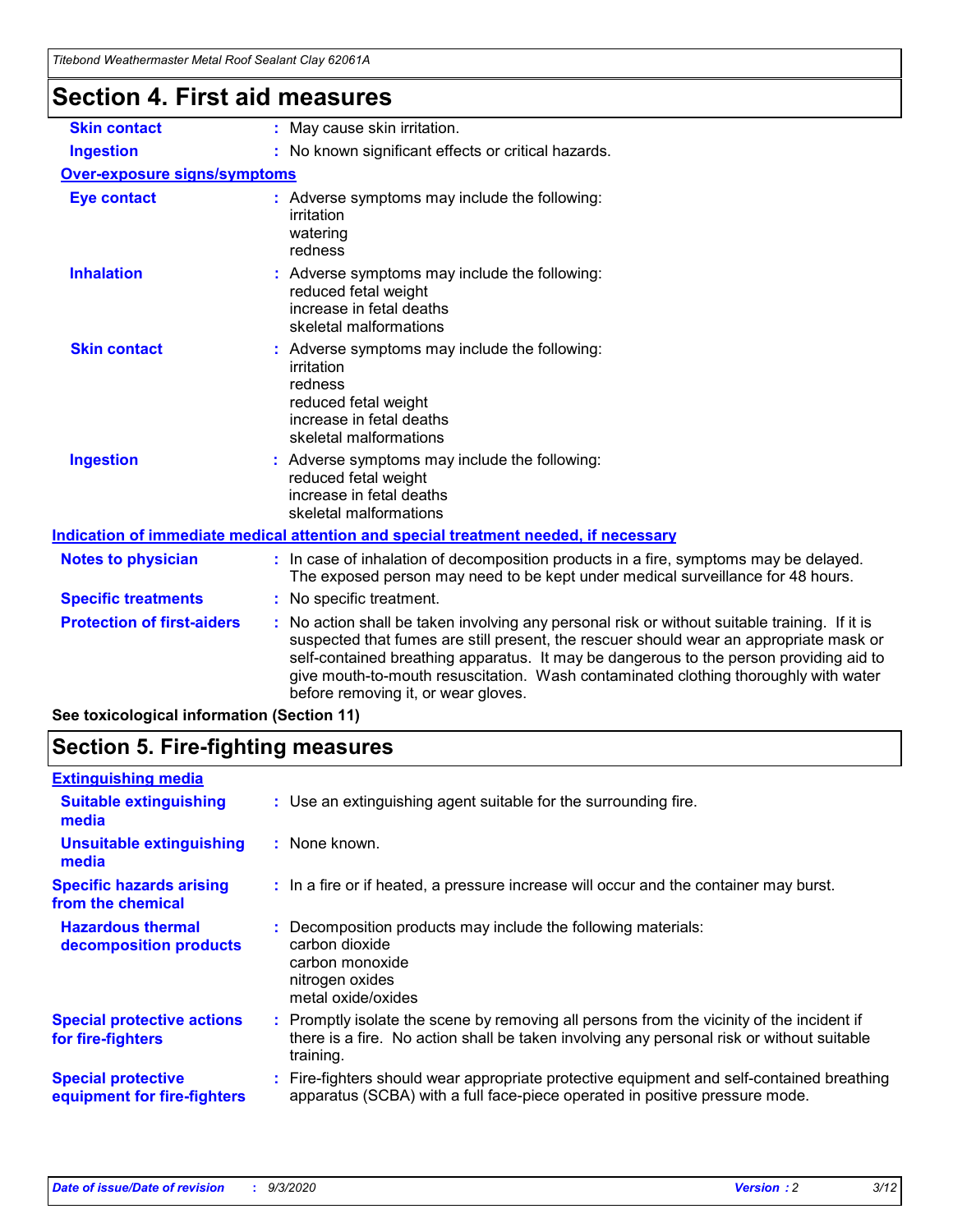### **Section 6. Accidental release measures**

|                                                              | Personal precautions, protective equipment and emergency procedures                                                                                                                                                                                                                                                                                                                                                                                                                                                                                                                                                                                                                                          |  |  |  |
|--------------------------------------------------------------|--------------------------------------------------------------------------------------------------------------------------------------------------------------------------------------------------------------------------------------------------------------------------------------------------------------------------------------------------------------------------------------------------------------------------------------------------------------------------------------------------------------------------------------------------------------------------------------------------------------------------------------------------------------------------------------------------------------|--|--|--|
| For non-emergency<br>personnel                               | : No action shall be taken involving any personal risk or without suitable training.<br>Evacuate surrounding areas. Keep unnecessary and unprotected personnel from<br>entering. Do not touch or walk through spilled material. Avoid breathing vapor or mist.<br>Provide adequate ventilation. Wear appropriate respirator when ventilation is<br>inadequate. Put on appropriate personal protective equipment.                                                                                                                                                                                                                                                                                             |  |  |  |
| For emergency responders                                     | : If specialized clothing is required to deal with the spillage, take note of any information in<br>Section 8 on suitable and unsuitable materials. See also the information in "For non-<br>emergency personnel".                                                                                                                                                                                                                                                                                                                                                                                                                                                                                           |  |  |  |
| <b>Environmental precautions</b>                             | : Avoid dispersal of spilled material and runoff and contact with soil, waterways, drains<br>and sewers. Inform the relevant authorities if the product has caused environmental<br>pollution (sewers, waterways, soil or air).                                                                                                                                                                                                                                                                                                                                                                                                                                                                              |  |  |  |
| <b>Methods and materials for containment and cleaning up</b> |                                                                                                                                                                                                                                                                                                                                                                                                                                                                                                                                                                                                                                                                                                              |  |  |  |
| <b>Small spill</b>                                           | : Stop leak if without risk. Move containers from spill area. Dilute with water and mop up<br>if water-soluble. Alternatively, or if water-insoluble, absorb with an inert dry material and<br>place in an appropriate waste disposal container. Dispose of via a licensed waste<br>disposal contractor.                                                                                                                                                                                                                                                                                                                                                                                                     |  |  |  |
| <b>Large spill</b>                                           | : Stop leak if without risk. Move containers from spill area. Approach release from<br>upwind. Prevent entry into sewers, water courses, basements or confined areas. Wash<br>spillages into an effluent treatment plant or proceed as follows. Contain and collect<br>spillage with non-combustible, absorbent material e.g. sand, earth, vermiculite or<br>diatomaceous earth and place in container for disposal according to local regulations<br>(see Section 13). Dispose of via a licensed waste disposal contractor. Contaminated<br>absorbent material may pose the same hazard as the spilled product. Note: see<br>Section 1 for emergency contact information and Section 13 for waste disposal. |  |  |  |

### **Section 7. Handling and storage**

### **Precautions for safe handling**

| <b>Protective measures</b>                                                       | : Put on appropriate personal protective equipment (see Section 8). Persons with a<br>history of skin sensitization problems should not be employed in any process in which<br>this product is used. Avoid exposure - obtain special instructions before use. Avoid<br>exposure during pregnancy. Do not handle until all safety precautions have been read<br>and understood. Do not get in eyes or on skin or clothing. Do not ingest. Avoid<br>breathing vapor or mist. If during normal use the material presents a respiratory hazard,<br>use only with adequate ventilation or wear appropriate respirator. Keep in the original<br>container or an approved alternative made from a compatible material, kept tightly<br>closed when not in use. Empty containers retain product residue and can be hazardous.<br>Do not reuse container. |
|----------------------------------------------------------------------------------|--------------------------------------------------------------------------------------------------------------------------------------------------------------------------------------------------------------------------------------------------------------------------------------------------------------------------------------------------------------------------------------------------------------------------------------------------------------------------------------------------------------------------------------------------------------------------------------------------------------------------------------------------------------------------------------------------------------------------------------------------------------------------------------------------------------------------------------------------|
| <b>Advice on general</b><br>occupational hygiene                                 | : Eating, drinking and smoking should be prohibited in areas where this material is<br>handled, stored and processed. Workers should wash hands and face before eating,<br>drinking and smoking. Remove contaminated clothing and protective equipment before<br>entering eating areas. See also Section 8 for additional information on hygiene<br>measures.                                                                                                                                                                                                                                                                                                                                                                                                                                                                                    |
| <b>Conditions for safe storage,</b><br>including any<br><i>incompatibilities</i> | Store between the following temperatures: 0 to 120°C (32 to 248°F). Store in<br>accordance with local regulations. Store in original container protected from direct<br>sunlight in a dry, cool and well-ventilated area, away from incompatible materials (see<br>Section 10) and food and drink. Store locked up. Keep container tightly closed and<br>sealed until ready for use. Containers that have been opened must be carefully<br>resealed and kept upright to prevent leakage. Do not store in unlabeled containers.<br>Use appropriate containment to avoid environmental contamination. See Section 10 for<br>incompatible materials before handling or use.                                                                                                                                                                         |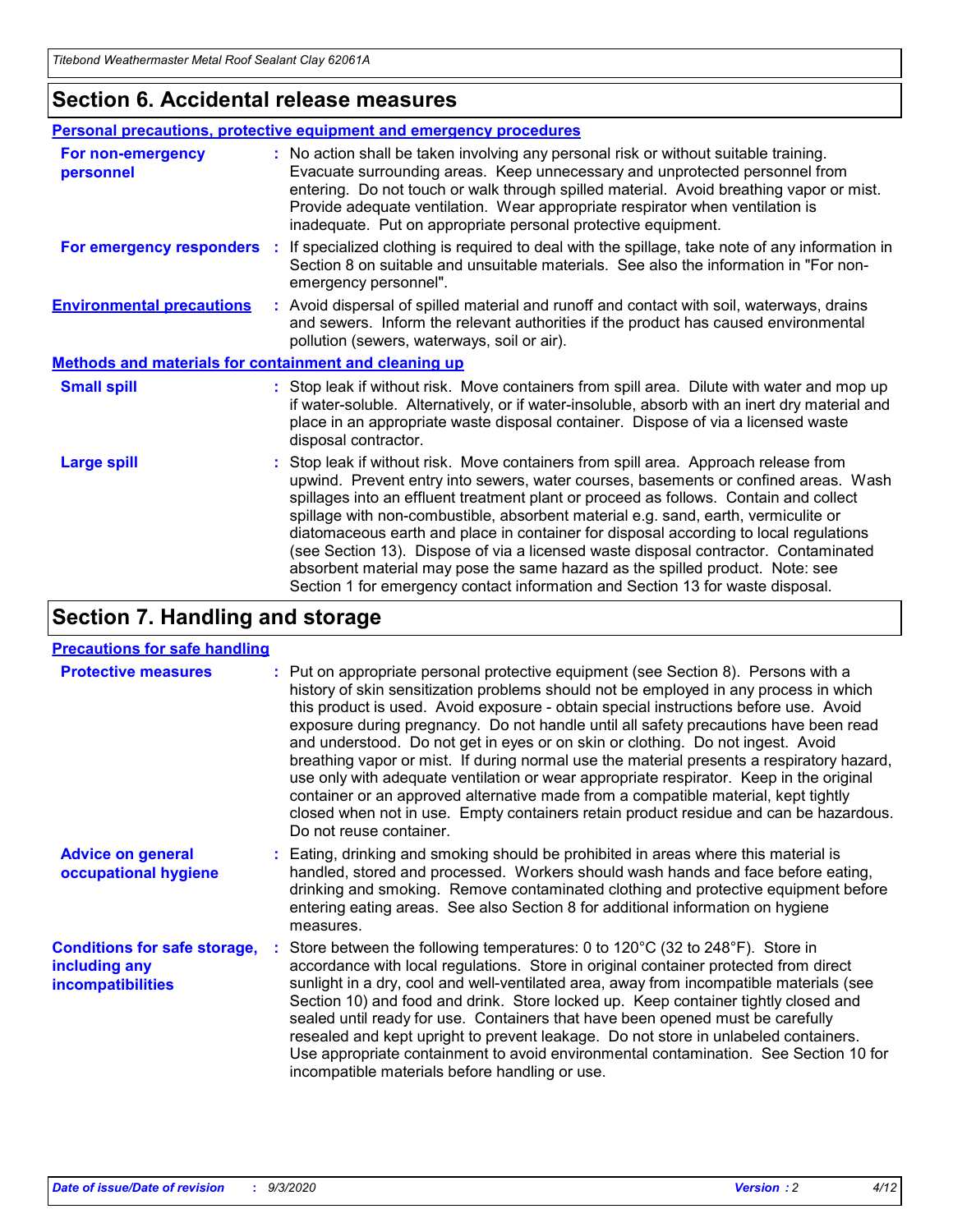## **Section 8. Exposure controls/personal protection**

### **Control parameters**

#### **Occupational exposure limits**

| <b>Ingredient name</b>                               |    |                        | <b>Exposure limits</b>                                                                                                                                                                                                                                                                                                                                                                                                                                                                                                                                                                                                 |
|------------------------------------------------------|----|------------------------|------------------------------------------------------------------------------------------------------------------------------------------------------------------------------------------------------------------------------------------------------------------------------------------------------------------------------------------------------------------------------------------------------------------------------------------------------------------------------------------------------------------------------------------------------------------------------------------------------------------------|
| 3-aminopropyltriethoxysilane<br>Dibutyltin dilaurate |    |                        | None.<br>ACGIH TLV (United States, 3/2020). Absorbed through skin.<br>Notes: as Sn<br>TWA: $0.1 \text{ mg/m}^3$ , (as Sn) 8 hours.<br>STEL: 0.2 mg/m <sup>3</sup> , (as Sn) 15 minutes.<br>NIOSH REL (United States, 10/2016). Absorbed through skin.<br>Notes: as Sn<br>TWA: 0.1 mg/m <sup>3</sup> , (as Sn) 10 hours.<br>OSHA PEL (United States, 5/2018). Notes: as Sn<br>TWA: $0.1 \text{ mg/m}^3$ , (as Sn) 8 hours.<br>OSHA PEL 1989 (United States, 3/1989). Absorbed through skin.<br>Notes: measured as Sn<br>TWA: 0.1 mg/m <sup>3</sup> , (measured as Sn) 8 hours. Form: Organic                            |
| <b>Appropriate engineering</b><br>controls           |    |                        | : If user operations generate dust, fumes, gas, vapor or mist, use process enclosures,<br>local exhaust ventilation or other engineering controls to keep worker exposure to<br>airborne contaminants below any recommended or statutory limits.                                                                                                                                                                                                                                                                                                                                                                       |
| <b>Environmental exposure</b><br>controls            |    |                        | Emissions from ventilation or work process equipment should be checked to ensure<br>they comply with the requirements of environmental protection legislation. In some<br>cases, fume scrubbers, filters or engineering modifications to the process equipment<br>will be necessary to reduce emissions to acceptable levels.                                                                                                                                                                                                                                                                                          |
| <b>Individual protection measures</b>                |    |                        |                                                                                                                                                                                                                                                                                                                                                                                                                                                                                                                                                                                                                        |
| <b>Hygiene measures</b>                              |    |                        | : Wash hands, forearms and face thoroughly after handling chemical products, before<br>eating, smoking and using the lavatory and at the end of the working period.<br>Appropriate techniques should be used to remove potentially contaminated clothing.<br>Contaminated work clothing should not be allowed out of the workplace. Wash<br>contaminated clothing before reusing. Ensure that eyewash stations and safety<br>showers are close to the workstation location.                                                                                                                                            |
| <b>Eye/face protection</b>                           |    |                        | : Safety eyewear complying with an approved standard should be used when a risk<br>assessment indicates this is necessary to avoid exposure to liquid splashes, mists,<br>gases or dusts. If contact is possible, the following protection should be worn, unless<br>the assessment indicates a higher degree of protection: chemical splash goggles.                                                                                                                                                                                                                                                                  |
| <b>Skin protection</b>                               |    |                        |                                                                                                                                                                                                                                                                                                                                                                                                                                                                                                                                                                                                                        |
| <b>Hand protection</b>                               |    |                        | : Chemical-resistant, impervious gloves complying with an approved standard should be<br>worn at all times when handling chemical products if a risk assessment indicates this is<br>necessary. Considering the parameters specified by the glove manufacturer, check<br>during use that the gloves are still retaining their protective properties. It should be<br>noted that the time to breakthrough for any glove material may be different for different<br>glove manufacturers. In the case of mixtures, consisting of several substances, the<br>protection time of the gloves cannot be accurately estimated. |
| <b>Body protection</b>                               |    | handling this product. | Personal protective equipment for the body should be selected based on the task being<br>performed and the risks involved and should be approved by a specialist before                                                                                                                                                                                                                                                                                                                                                                                                                                                |
| <b>Other skin protection</b>                         |    |                        | : Appropriate footwear and any additional skin protection measures should be selected<br>based on the task being performed and the risks involved and should be approved by a<br>specialist before handling this product.                                                                                                                                                                                                                                                                                                                                                                                              |
| <b>Respiratory protection</b>                        | ÷. | aspects of use.        | Based on the hazard and potential for exposure, select a respirator that meets the<br>appropriate standard or certification. Respirators must be used according to a<br>respiratory protection program to ensure proper fitting, training, and other important                                                                                                                                                                                                                                                                                                                                                         |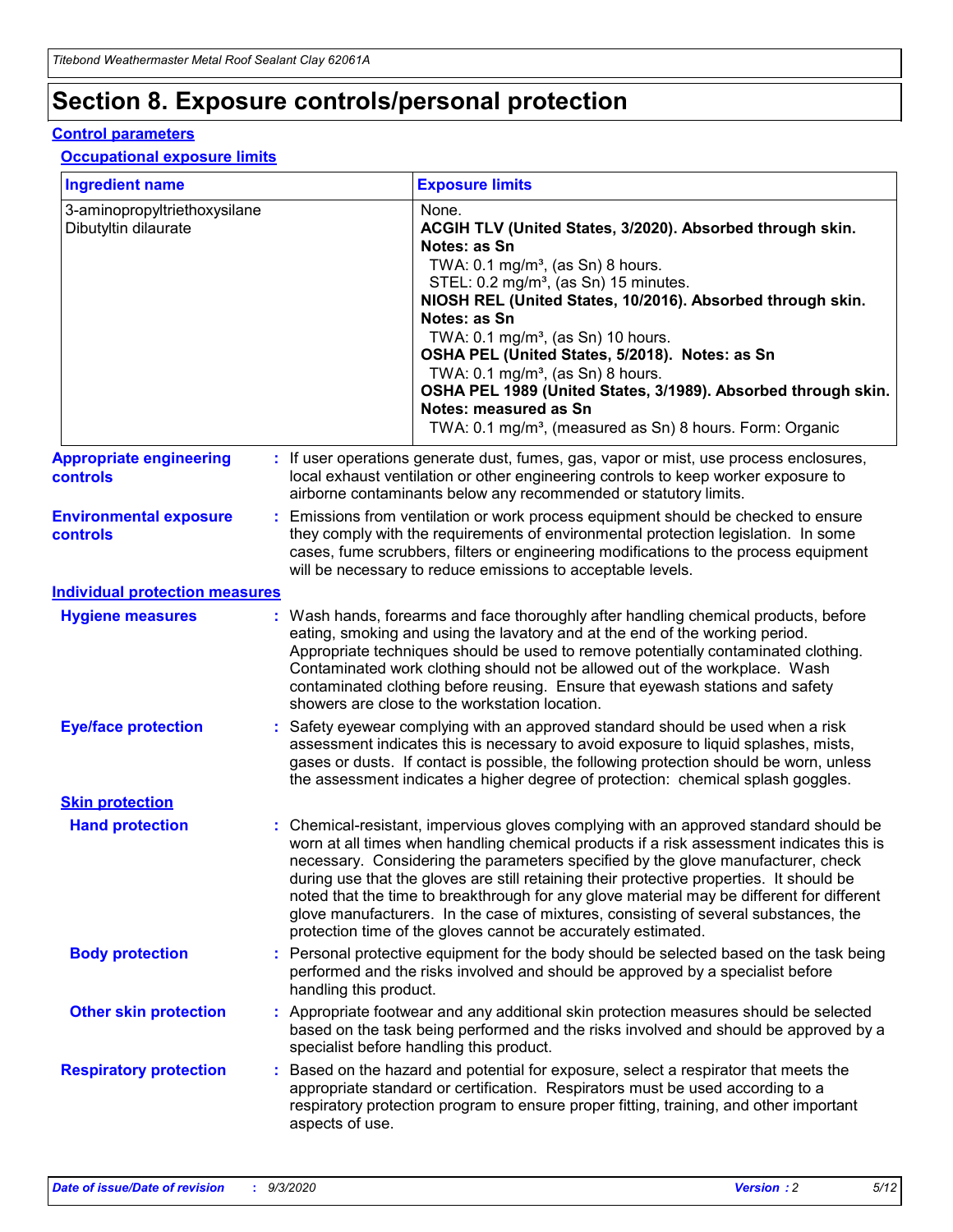### **Section 9. Physical and chemical properties**

#### **Appearance**

| <b>Physical state</b>                             | : Liquid. [Paste.]                                              |
|---------------------------------------------------|-----------------------------------------------------------------|
| <b>Color</b>                                      | Clay.                                                           |
| Odor                                              | Characteristic.                                                 |
| <b>Odor threshold</b>                             | Not available.                                                  |
| рH                                                | Not applicable.                                                 |
| <b>Melting point</b>                              | : Not available.                                                |
| <b>Boiling point</b>                              | >200°C (>392°F)                                                 |
| <b>Flash point</b>                                | Closed cup: >200°C (>392°F) [Setaflash.]                        |
| <b>Evaporation rate</b>                           | $:$ >1 (butyl acetate = 1)                                      |
| <b>Flammability (solid, gas)</b>                  | : Not available.                                                |
| Lower and upper explosive<br>(flammable) limits   | : Not available.                                                |
| <b>VOC (less water, less)</b><br>exempt solvents) | : 0 g/l                                                         |
| <b>Volatility</b>                                 | $: 0\%$ (w/w)                                                   |
| <b>Vapor density</b>                              | Not available.                                                  |
| <b>Relative density</b>                           | $\mathbf{1}$ $\mathbf{\sqrt{432}}$                              |
| <b>Solubility</b>                                 | Insoluble in the following materials: cold water and hot water. |
| <b>Solubility in water</b>                        | Not available.                                                  |
| <b>Partition coefficient: n-</b><br>octanol/water | $:$ Not available.                                              |
| <b>Auto-ignition temperature</b>                  | : Not available.                                                |
| <b>Decomposition temperature</b>                  | : Not available.                                                |
| <b>Viscosity</b>                                  | $:$ Not available.                                              |

### **Section 10. Stability and reactivity**

| <b>Reactivity</b>                            | : No specific test data related to reactivity available for this product or its ingredients.            |
|----------------------------------------------|---------------------------------------------------------------------------------------------------------|
| <b>Chemical stability</b>                    | : The product is stable.                                                                                |
| <b>Possibility of hazardous</b><br>reactions | : Under normal conditions of storage and use, hazardous reactions will not occur.                       |
| <b>Conditions to avoid</b>                   | : No specific data.                                                                                     |
| <b>Incompatible materials</b>                | : No specific data.                                                                                     |
| <b>Hazardous decomposition</b><br>products   | Under normal conditions of storage and use, hazardous decomposition products should<br>not be produced. |

## **Section 11. Toxicological information**

### **Information on toxicological effects**

### **Acute toxicity**

| <b>Product/ingredient name</b> | <b>Result</b>           | <b>Species</b> | <b>Dose</b>                | <b>Exposure</b> |
|--------------------------------|-------------------------|----------------|----------------------------|-----------------|
| 3-aminopropyltriethoxysilane   | <b>ILD50 Dermal</b>     | Rabbit         | 4.29 g/kg                  |                 |
| Dibutyltin dilaurate           | ILD50 Oral<br>LD50 Oral | Rat<br>Rat     | $1.57$ g/kg<br>175 $mg/kg$ |                 |
|                                |                         |                |                            |                 |

**Irritation/Corrosion**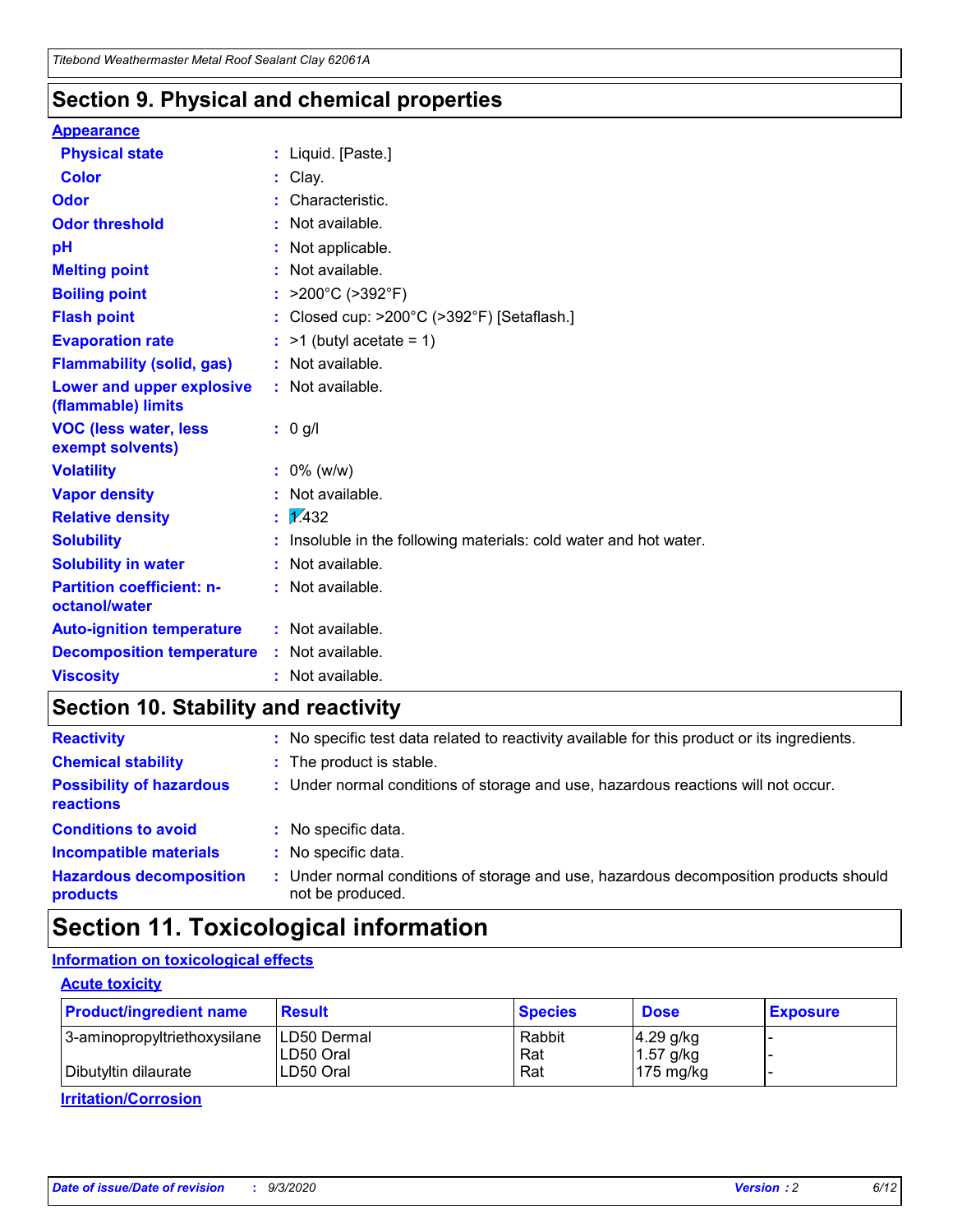## **Section 11. Toxicological information**

| <b>Product/ingredient name</b> | <b>Result</b>                 | <b>Species</b> | <b>Score</b> | <b>Exposure</b>           | <b>Observation</b> |
|--------------------------------|-------------------------------|----------------|--------------|---------------------------|--------------------|
| 3-aminopropyltriethoxysilane   | Eyes - Mild irritant          | Rabbit         |              | $100$ mg                  |                    |
|                                | Eyes - Severe irritant        | Rabbit         |              | 24 hours 750              |                    |
|                                |                               |                |              | ug                        |                    |
|                                | <b>Skin - Severe irritant</b> | Rabbit         |              | 24 hours 5                | ۰                  |
| Dibutyltin dilaurate           | Eyes - Moderate irritant      | Rabbit         |              | mq<br><b>24 hours 100</b> |                    |
|                                |                               |                |              | mg                        |                    |
|                                | Skin - Severe irritant        | Rabbit         |              | 500 mg                    |                    |

### **Sensitization**

Not available.

### **Mutagenicity**

Not available.

#### **Carcinogenicity**

Not available.

#### **Reproductive toxicity**

Not available.

### **Teratogenicity**

Not available.

### **Specific target organ toxicity (single exposure)**

Not available.

### **Specific target organ toxicity (repeated exposure)**

| <b>Name</b>                                                                         |                                                                            | <b>Category</b>                                     | <b>Route of</b><br>exposure | <b>Target organs</b> |  |  |
|-------------------------------------------------------------------------------------|----------------------------------------------------------------------------|-----------------------------------------------------|-----------------------------|----------------------|--|--|
| Dibutyltin dilaurate                                                                |                                                                            | Category 1                                          | -                           | respiratory system   |  |  |
| <b>Aspiration hazard</b><br>Not available.                                          |                                                                            |                                                     |                             |                      |  |  |
| <b>Information on the likely</b><br>routes of exposure                              | : Not available.                                                           |                                                     |                             |                      |  |  |
| <b>Potential acute health effects</b>                                               |                                                                            |                                                     |                             |                      |  |  |
| <b>Eye contact</b>                                                                  | : May cause eye irritation.                                                |                                                     |                             |                      |  |  |
| <b>Inhalation</b>                                                                   |                                                                            | : No known significant effects or critical hazards. |                             |                      |  |  |
| <b>Skin contact</b>                                                                 |                                                                            | : May cause skin irritation.                        |                             |                      |  |  |
| <b>Ingestion</b>                                                                    |                                                                            | : No known significant effects or critical hazards. |                             |                      |  |  |
| <b>Symptoms related to the physical, chemical and toxicological characteristics</b> |                                                                            |                                                     |                             |                      |  |  |
| <b>Eye contact</b>                                                                  | irritation<br>watering<br>redness                                          | : Adverse symptoms may include the following:       |                             |                      |  |  |
| <b>Inhalation</b>                                                                   | reduced fetal weight<br>increase in fetal deaths<br>skeletal malformations | : Adverse symptoms may include the following:       |                             |                      |  |  |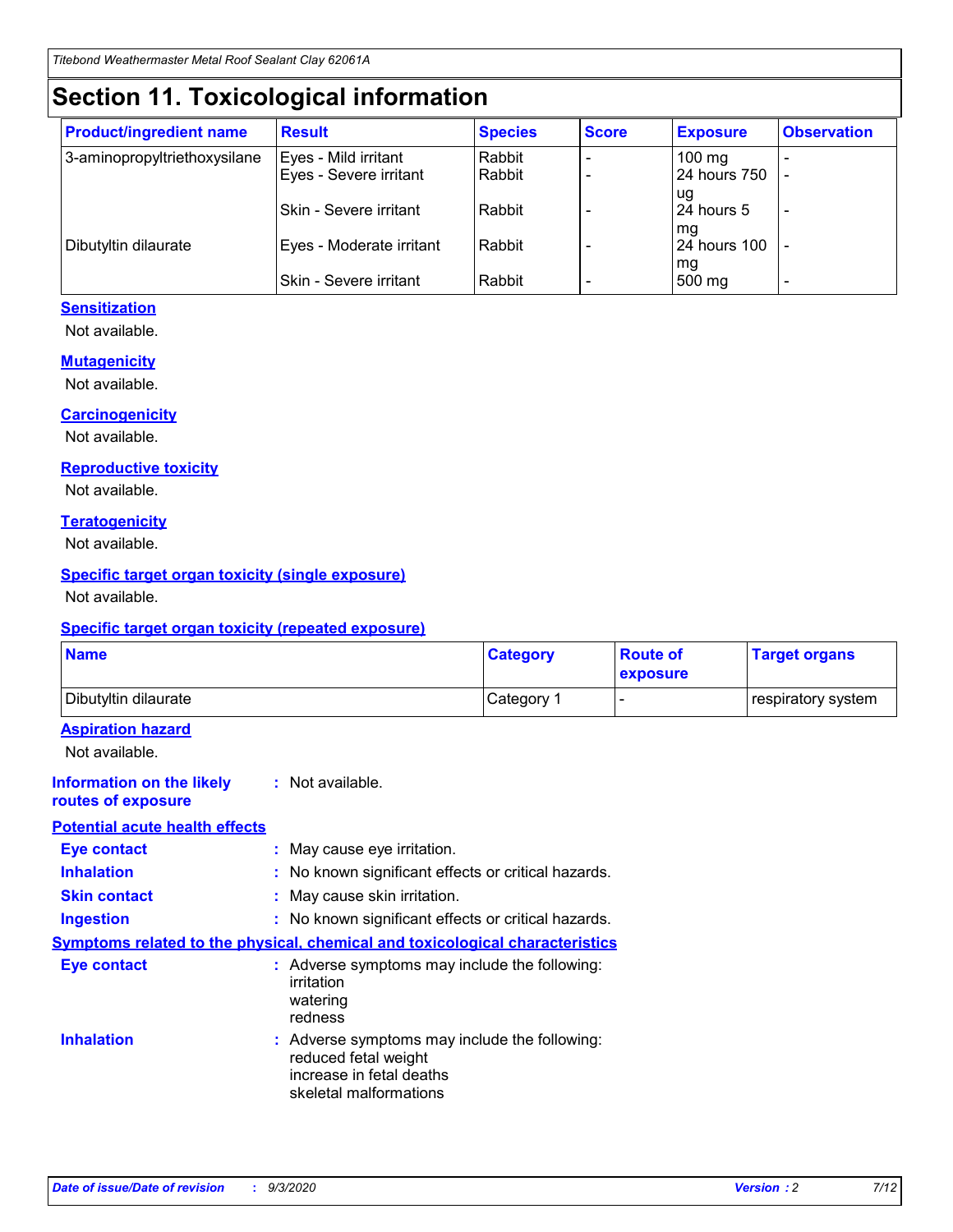*Titebond Weathermaster Metal Roof Sealant Clay 62061A*

## **Section 11. Toxicological information**

| <b>Skin contact</b>                     | : Adverse symptoms may include the following:<br>irritation                                            |
|-----------------------------------------|--------------------------------------------------------------------------------------------------------|
|                                         | redness                                                                                                |
|                                         | reduced fetal weight                                                                                   |
|                                         | increase in fetal deaths                                                                               |
|                                         | skeletal malformations                                                                                 |
| <b>Ingestion</b>                        | : Adverse symptoms may include the following:<br>reduced fetal weight                                  |
|                                         | increase in fetal deaths                                                                               |
|                                         | skeletal malformations                                                                                 |
|                                         | Delayed and immediate effects and also chronic effects from short and long term exposure               |
| <b>Short term exposure</b>              |                                                                                                        |
| <b>Potential immediate</b><br>effects   | : Not available.                                                                                       |
| <b>Potential delayed effects</b>        | : Not available.                                                                                       |
| <b>Long term exposure</b>               |                                                                                                        |
| <b>Potential immediate</b><br>effects   | : Not available.                                                                                       |
| <b>Potential delayed effects</b>        | : Not available.                                                                                       |
| <b>Potential chronic health effects</b> |                                                                                                        |
| Not available.                          |                                                                                                        |
| <b>General</b>                          | Once sensitized, a severe allergic reaction may occur when subsequently exposed to<br>very low levels. |
| <b>Carcinogenicity</b>                  | No known significant effects or critical hazards.                                                      |
| <b>Mutagenicity</b>                     | : No known significant effects or critical hazards.                                                    |
| <b>Teratogenicity</b>                   | May damage the unborn child.                                                                           |
| <b>Developmental effects</b>            | : No known significant effects or critical hazards.                                                    |
| <b>Fertility effects</b>                | : May damage fertility.                                                                                |
| <b>Numerical measures of toxicity</b>   |                                                                                                        |
| <b>Acute toxicity estimates</b>         |                                                                                                        |
| Not ovoilable                           |                                                                                                        |

Not available.

## **Section 12. Ecological information**

### **Toxicity**

| <b>Product/ingredient name</b> | <b>Result</b>                                       | <b>Species</b>               | <b>Exposure</b>       |
|--------------------------------|-----------------------------------------------------|------------------------------|-----------------------|
| Dibutyltin dilaurate           | $ CC50>3$ mg/l<br>Chronic EC10 > 2 mg/l Fresh water | Algae<br>Algae - Desmodesmus | 72 hours<br>196 hours |
|                                |                                                     | <b>I</b> subspicatus         |                       |

### **Persistence and degradability**

| <b>Product/ingredient name</b> | <b>Test</b>                                                                    | <b>Result</b>  |                   | <b>Dose</b> | <b>Inoculum</b>         |
|--------------------------------|--------------------------------------------------------------------------------|----------------|-------------------|-------------|-------------------------|
| Dibutyltin dilaurate           | OECD 301F<br>Ready<br>Biodegradability -<br>Manometric<br>Respirometry<br>Test | 23 % - 28 days |                   |             |                         |
| <b>Product/ingredient name</b> | <b>Aquatic half-life</b>                                                       |                | <b>Photolysis</b> |             | <b>Biodegradability</b> |
| Dibutyltin dilaurate           |                                                                                |                |                   |             | <b>Inherent</b>         |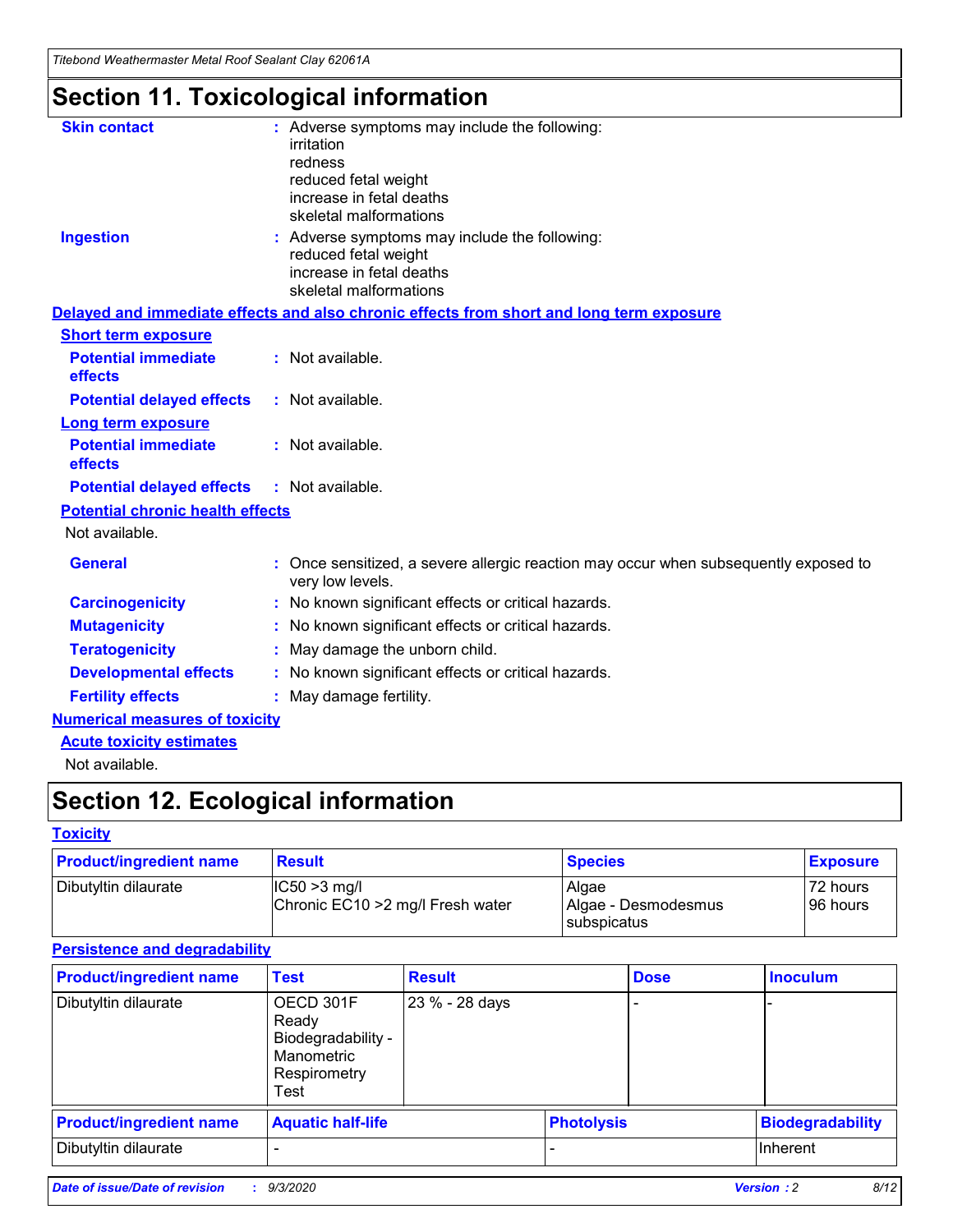## **Section 12. Ecological information**

#### **Bioaccumulative potential**

| <b>Product/ingredient name</b> | $LoaPow$ | <b>BCF</b> | <b>Potential</b> |
|--------------------------------|----------|------------|------------------|
| 3-aminopropyltriethoxysilane   | 1.7      | 3.4        | low              |
| Dibutyltin dilaurate           | 4.44     | 2.91       | low              |

### **Mobility in soil**

| <b>MODINA IN SON</b>                                          |                                                     |
|---------------------------------------------------------------|-----------------------------------------------------|
| <b>Soil/water partition</b><br>coefficient (K <sub>oc</sub> ) | : Not available.                                    |
| <b>Other adverse effects</b>                                  | : No known significant effects or critical hazards. |

### **Section 13. Disposal considerations**

**Disposal methods :**

The generation of waste should be avoided or minimized wherever possible. Disposal of this product, solutions and any by-products should at all times comply with the requirements of environmental protection and waste disposal legislation and any regional local authority requirements. Dispose of surplus and non-recyclable products via a licensed waste disposal contractor. Waste should not be disposed of untreated to the sewer unless fully compliant with the requirements of all authorities with jurisdiction. Waste packaging should be recycled. Incineration or landfill should only be considered when recycling is not feasible. This material and its container must be disposed of in a safe way. Care should be taken when handling emptied containers that have not been cleaned or rinsed out. Empty containers or liners may retain some product residues. Avoid dispersal of spilled material and runoff and contact with soil, waterways, drains and sewers.

## **Section 14. Transport information**

|                                      | <b>DOT</b><br><b>Classification</b> | <b>TDG</b><br><b>Classification</b> | <b>Mexico</b><br><b>Classification</b> | <b>ADR/RID</b>               | <b>IMDG</b>              | <b>IATA</b>                  |
|--------------------------------------|-------------------------------------|-------------------------------------|----------------------------------------|------------------------------|--------------------------|------------------------------|
| <b>UN number</b>                     | Not regulated.                      | Not regulated.                      | Not regulated.                         | Not regulated.               | Not regulated.           | Not regulated.               |
| <b>UN proper</b><br>shipping name    |                                     |                                     |                                        |                              |                          |                              |
| <b>Transport</b><br>hazard class(es) | ٠                                   | $\qquad \qquad \blacksquare$        | $\overline{\phantom{a}}$               | $\qquad \qquad \blacksquare$ | $\overline{\phantom{0}}$ | $\overline{\phantom{0}}$     |
| <b>Packing group</b>                 |                                     |                                     |                                        | -                            |                          | $\qquad \qquad \blacksquare$ |
| <b>Environmental</b><br>hazards      | No.                                 | No.                                 | No.                                    | No.                          | No.                      | No.                          |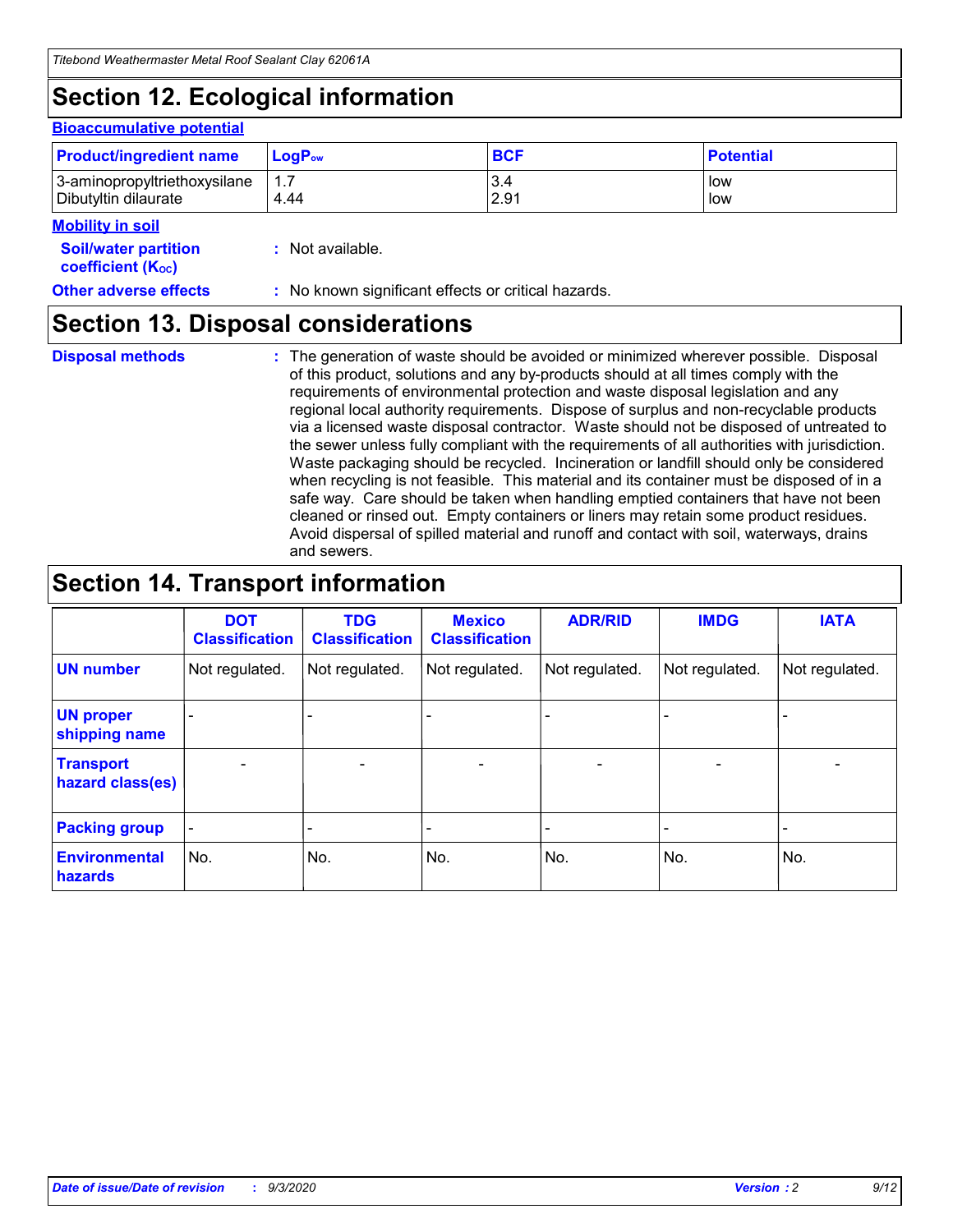### **Section 15. Regulatory information**

### **U.S. Federal regulations**

#### **SARA 302/304**

#### **Composition/information on ingredients**

No products were found.

| SARA 304 RQ | Not applicable. |
|-------------|-----------------|
|-------------|-----------------|

#### **SARA 311/312**

**Classification :** EYE IRRITATION - Category 2B SKIN SENSITIZATION - Category 1 TOXIC TO REPRODUCTION - Category 1B HNOC - Product generates methanol during cure.

### **Composition/information on ingredients**

| <b>Name</b>                  | $\frac{9}{6}$ | <b>Classification</b>                                                                                                                                                                                                                                                                                      |
|------------------------------|---------------|------------------------------------------------------------------------------------------------------------------------------------------------------------------------------------------------------------------------------------------------------------------------------------------------------------|
| 3-aminopropyltriethoxysilane | $\leq$ 3      | <b>FLAMMABLE LIQUIDS - Category 4</b><br><b>ACUTE TOXICITY (oral) - Category 4</b><br><b>SKIN IRRITATION - Category 2</b><br>EYE IRRITATION - Category 2A                                                                                                                                                  |
| Dibutyltin dilaurate         | ≤0.3          | <b>ACUTE TOXICITY (oral) - Category 3</b><br>SKIN CORROSION - Category 1C<br>SERIOUS EYE DAMAGE - Category 1<br>SKIN SENSITIZATION - Category 1<br><b>GERM CELL MUTAGENICITY - Category 2</b><br>TOXIC TO REPRODUCTION - Category 1B<br>SPECIFIC TARGET ORGAN TOXICITY (REPEATED<br>EXPOSURE) - Category 1 |

### **State regulations**

**Massachusetts :**

: None of the components are listed.

**New York :** None of the components are listed. **New Jersey :** None of the components are listed.

**Pennsylvania :** None of the components are listed.

### **California Prop. 65**

WARNING: This product can expose you to methanol, which is known to the State of California to cause birth defects or other reproductive harm. For more information go to www.P65Warnings.ca.gov.

| Ingredient name | No significant risk Maximum<br>level | acceptable dosage<br><b>level</b> |
|-----------------|--------------------------------------|-----------------------------------|
| I methanol      |                                      | Yes.                              |

### **International regulations**

**Chemical Weapon Convention List Schedules I, II & III Chemicals** Not listed.

### **Montreal Protocol**

Not listed.

**Stockholm Convention on Persistent Organic Pollutants**

Not listed.

**UNECE Aarhus Protocol on POPs and Heavy Metals** Not listed.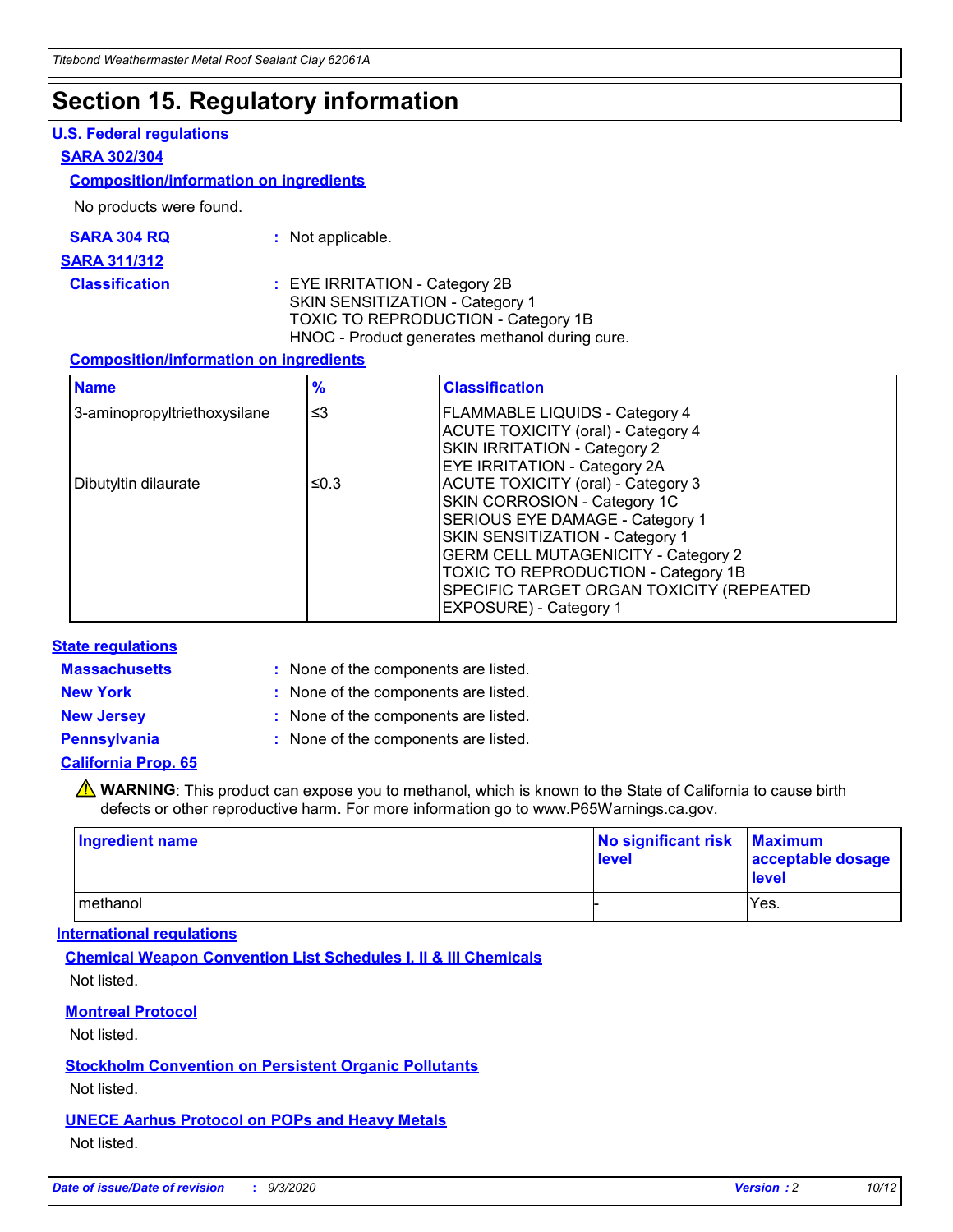## **Section 15. Regulatory information**

### **Inventory list**

- 
- **China :** Not determined.

**United States TSCA 8(b) inventory**

**:** All components are active or exempted.

## **Section 16. Other information**

**Hazardous Material Information System (U.S.A.)**



**Caution: HMIS® ratings are based on a 0-4 rating scale, with 0 representing minimal hazards or risks, and 4 representing significant hazards or risks. Although HMIS® ratings and the associated label are not required on SDSs or products leaving a facility under 29 CFR 1910.1200, the preparer may choose to provide them. HMIS® ratings are to be used with a fully implemented HMIS® program. HMIS® is a registered trademark and service mark of the American Coatings Association, Inc.**

**The customer is responsible for determining the PPE code for this material. For more information on HMIS® Personal Protective Equipment (PPE) codes, consult the HMIS® Implementation Manual.**

**National Fire Protection Association (U.S.A.)**



**Reprinted with permission from NFPA 704-2001, Identification of the Hazards of Materials for Emergency Response Copyright ©1997, National Fire Protection Association, Quincy, MA 02269. This reprinted material is not the complete and official position of the National Fire Protection Association, on the referenced subject which is represented only by the standard in its entirety.**

**Copyright ©2001, National Fire Protection Association, Quincy, MA 02269. This warning system is intended to be interpreted and applied only by properly trained individuals to identify fire, health and reactivity hazards of chemicals. The user is referred to certain limited number of chemicals with recommended classifications in NFPA 49 and NFPA 325, which would be used as a guideline only. Whether the chemicals are classified by NFPA or not, anyone using the 704 systems to classify chemicals does so at their own risk.**

### **Procedure used to derive the classification**

| <b>Classification</b>                                                                                         | <b>Justification</b>                                  |
|---------------------------------------------------------------------------------------------------------------|-------------------------------------------------------|
| <b>EYE IRRITATION - Category 2B</b><br>SKIN SENSITIZATION - Category 1<br>TOXIC TO REPRODUCTION - Category 1B | Expert judgment<br>Expert judgment<br>Expert judgment |
| <b>History</b>                                                                                                |                                                       |

| <b>Date of printing</b>           | : 4/22/2022 |
|-----------------------------------|-------------|
| Date of issue/Date of<br>revision | : 9/3/2020  |
| Date of previous issue            | : 9/3/2020  |
| <b>Version</b>                    | $\cdot$ 2   |
|                                   |             |